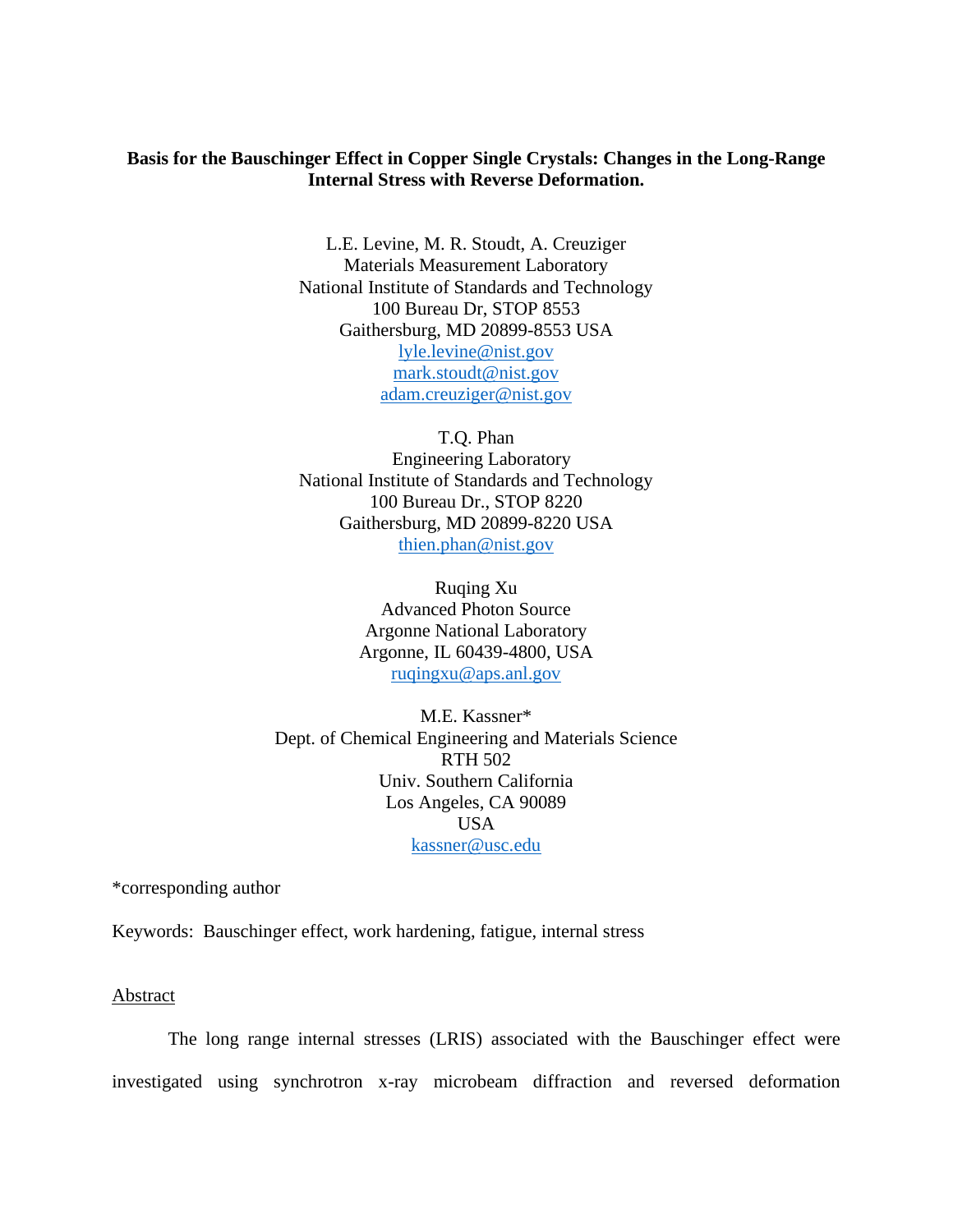experiments. [100]-oriented Cu single crystals were deformed in compression to approximately - 0.3 true strain, followed by tension to a strain of approximately  $+0.02$ . Two conclusions are arrived at from this work: first, the LRIS are confirmed in this work to be small relative to the applied stress both before and after reversal. Second, the LRIS persist after 2 % reversed strain despite a significant drop in the overall dislocation density by dynamic recovery. This appears to satisfy the necessary condition for LRIS to significantly contribute to a Bauschinger effect in materials. The pronounced Bauschinger effect in Cu is probably best rationalized by a combination of both the LRIS and the Orowan-Sleeswyk model that relies on a non-uniform distribution of dislocation obstacles without a substantial LRIS.

Keywords: X-ray diffraction, dislocation structure, Bauschinger effect, plasticity, internal stress

#### Introduction

The Bauschinger effect occurs when, after strain hardening, a reversal of the strain direction leads to "early" yielding; isotropic hardening is not observed. The flow stress (yield stress) in the reverse direction appears "premature". An understanding of the Bauschinger effect is important for cyclic deformation as it may explain stress saturation at the relatively low stresses at which persistent slip bands (PSB) often form, leading to extrusions/intrusions and fatigue cracking. The Bauschinger effect is also important for understanding springback in metal forming.

Currently, there are two main explanations for the Bauschinger effect: one involves long range internal stresses (LRIS) and another relies on the heterogeneous distribution of dislocationobstacles independent of long range internal stresses (LRIS). Mughrabi [1] and Pedersen [2] suggested that high dislocation-density regions such as cell walls, persistent-slip-band dislocation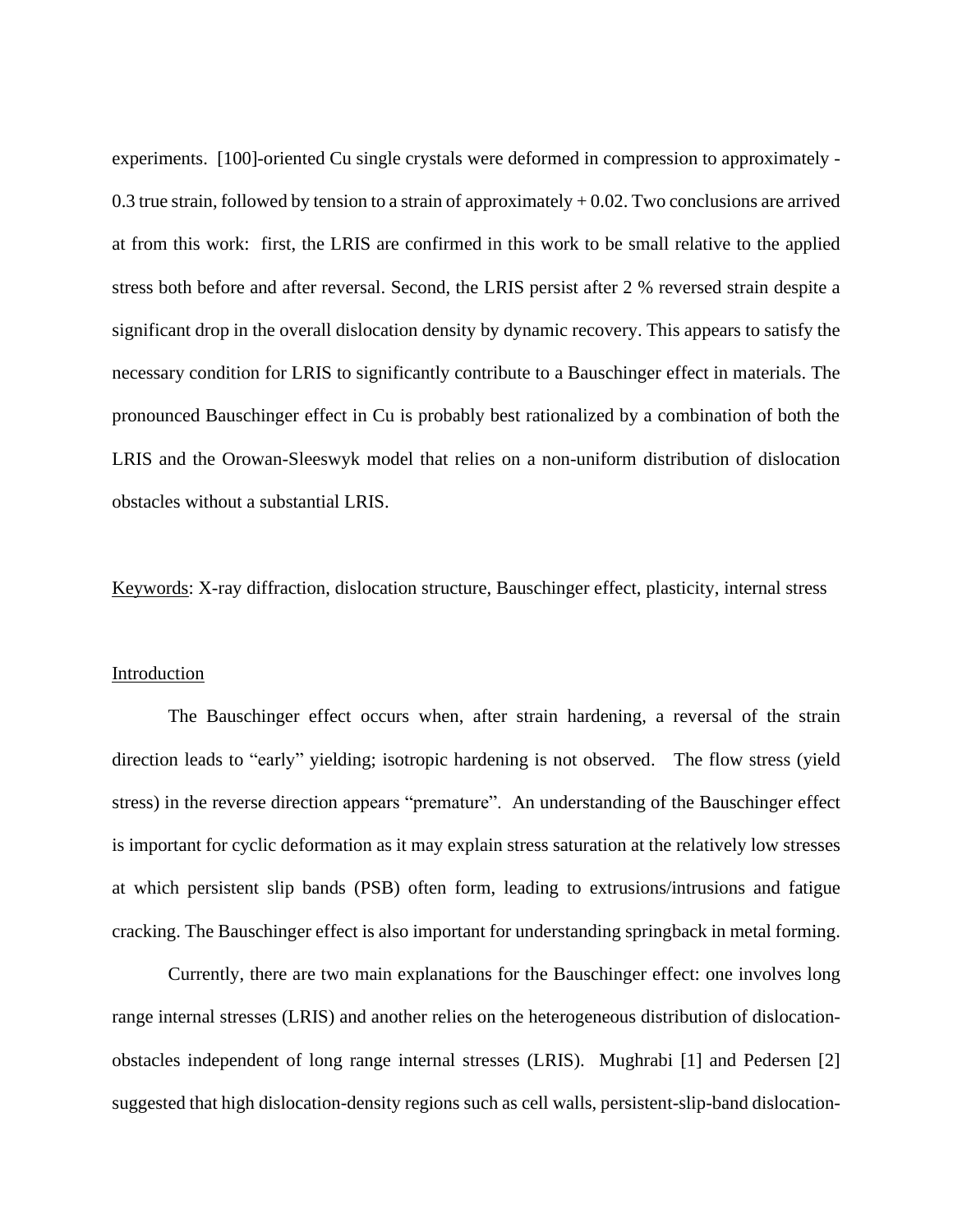walls and dipole-bundles are associated with relatively high yield stresses, while the lower dislocation-density regions (e.g. cell interiors) have lower yield stresses simply through the Taylor equation for dislocation hardening [3]. During plastic deformation, these "hard" and "soft" regions are compatibly sheared. Since the flow stresses are different, dislocations must exist between these two regions giving rise to the heterogeneous stress-state.

Such a composite model was suggested to rationalize the Bauschinger effect. For example, as soft and hard regions are unloaded from a tensile stress state, the hard region eventually places the soft region in compression while the hard region is still under positive stress. Thus, the Bauschinger effect occurs on stress reversal because the soft regions plastically deform earlier than would be expected for the isotropic case. A very simplified composite model for LRIS [1] and the associated Bauschinger effect is illustrated in Fig. 1(a). LRIS appear as local deviations from the applied stress in a loaded material. In Fig. 1(a):

$$
\tau_{\rm w}^{\rm y} = \tau_{\rm a} + \Delta \tau_{\rm w} \tag{1}
$$

$$
\tau_{I}^{y} = \tau_{a} + \Delta \tau_{I} \tag{2}
$$

where  $\tau_w^y$  is the yield stress of the dislocation walls,  $\tau_l^y$  is the yield stress of the dislocation cell interiors,  $\tau_a$  is the applied stress, and  $\Delta \tau_w$  and  $\Delta \tau_1$  are the LRIS in the composite structure. It should be emphasized that this simple schematic is idealized and is just an example of how LRIS can lead to a Bauschinger effect. In reality, Fig. 1 may not be perfectly representative of complicated dislocation microstructures and may preclude conclusions regarding the magnitude of LRIS that can lead to a Bauschinger effect.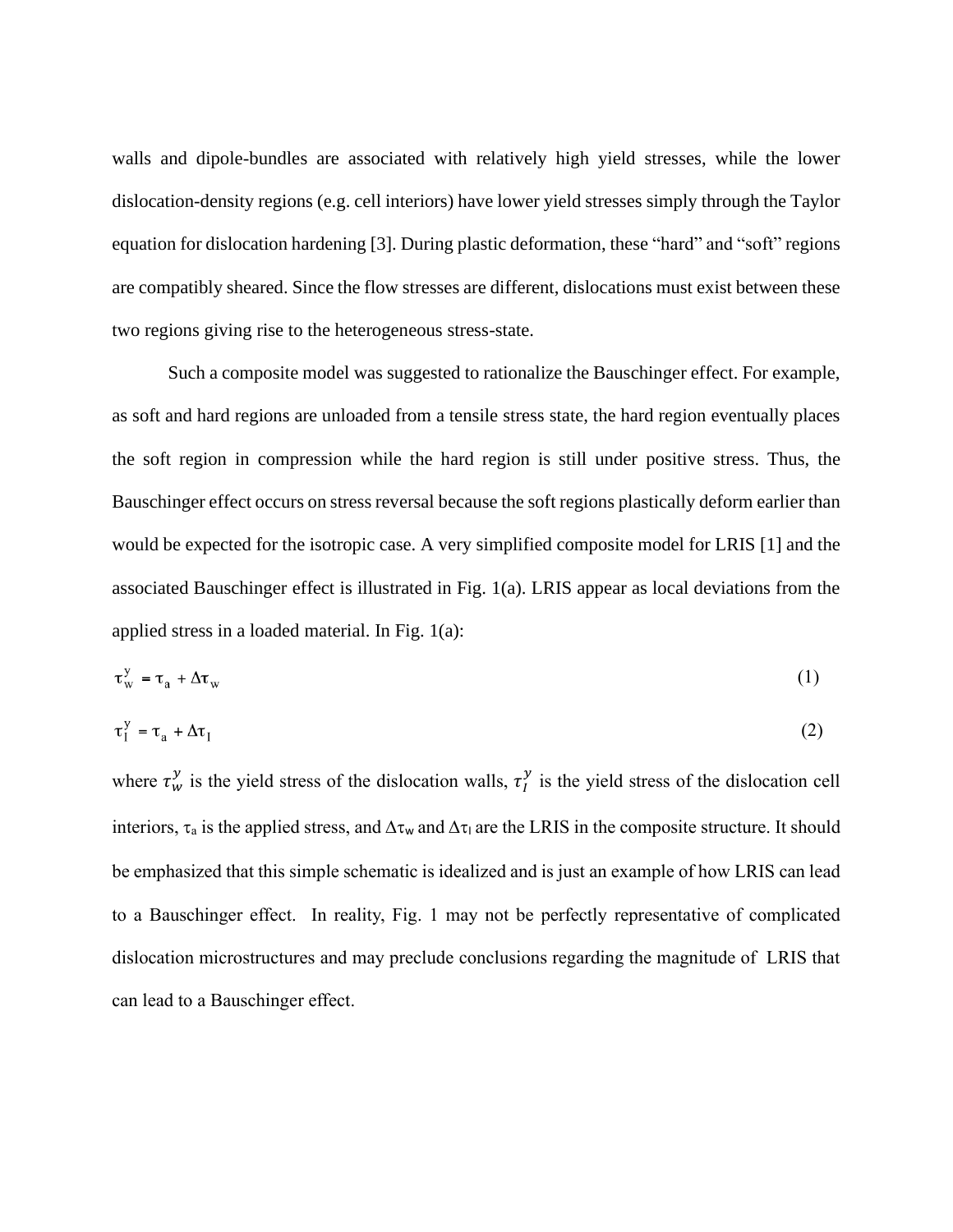

Fig. 1. (a) The stress versus strain behavior according to the composite model of Mughrabi. The top section shows the separate behavior of the cell walls,  $\tau_w$ , and cell interiors,  $\tau_l$ , and the bottom section shows the average behavior,  $\tau_{\text{avr}}$ . (b) The Orowan-Sleeswyk model where the glide dislocation advances in the forward sense (up in diagram) and eventually encounters a relatively high linear density of obstacles (Top). On reversal, the dislocation glides a relatively large distance (strain) before it encounters the same density of dislocation-obstacles (Bottom) in the forward sense (cell walls). From [5] and [14].

The Orowan-Sleeswyk model, on the other hand, considers the Bauschinger effect to be essentially independent of any LRIS (whether they exist or not). Rather, it is a consequence of a non-uniform distribution of dislocation-obstacles such as in Fig. 1(b) [4,5]. Gliding dislocations encounter an increasing (linear) density of dislocations and the flow stress increases. On reversal,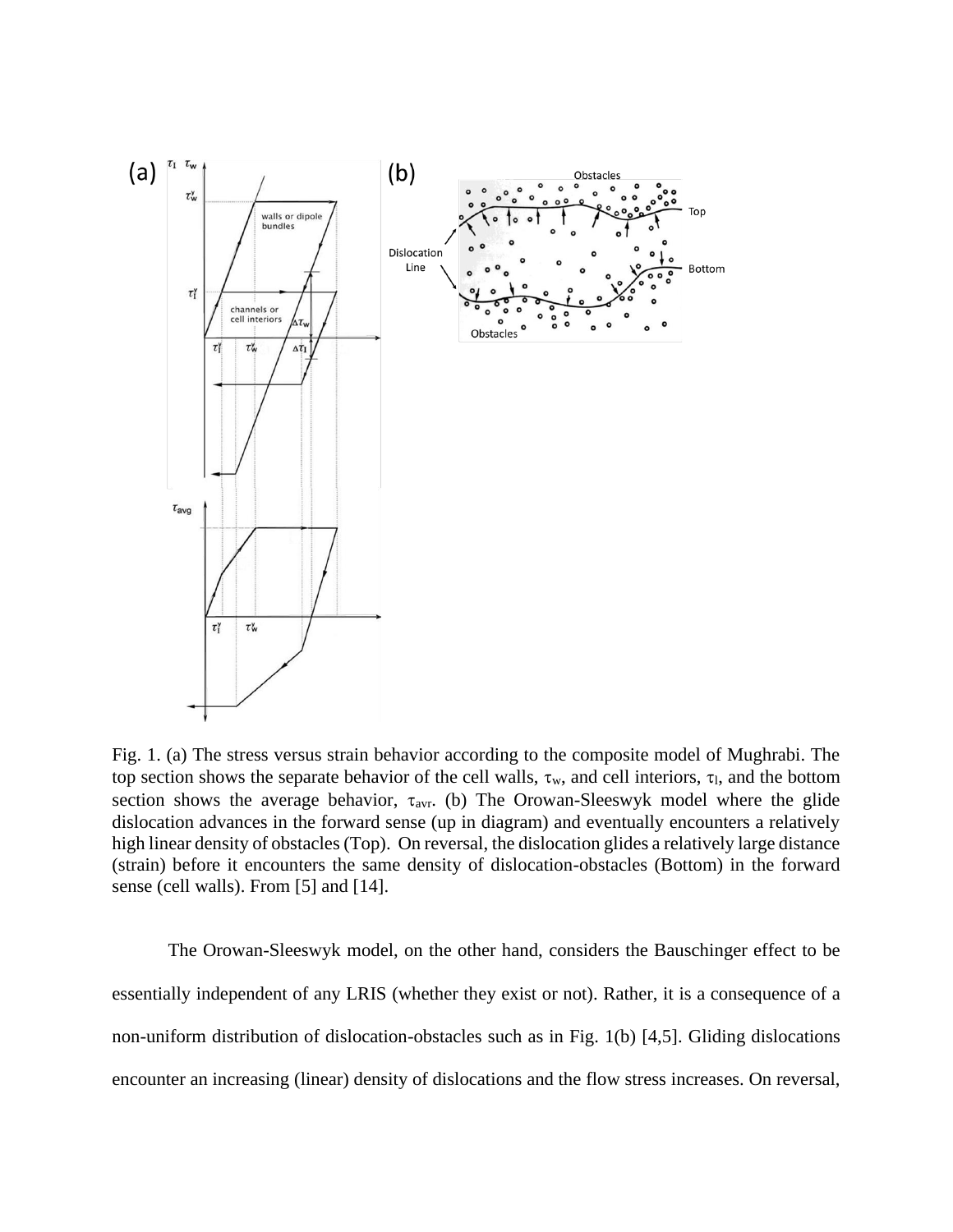however, the obstacle spacing for the same gliding dislocations is much less and the flow stress, at least initially, is less than for "forward" slip. Eventually, the reversed gliding dislocation will encounter a similar spacing of dislocations as with the forward sense just prior to unloading. Sleeswyk et al. [4] suggested that this would occur after a reverse strain,  $\beta$ , of about 0.01 to 0.03 plastic strain, depending on the material. Interestingly, at saturation of the flow stress, this value of  $\beta$  doubles, possibly coincident with the formation of cell walls (and possible LRIS) which could be associated with dislocations passing from one (e.g.) cell wall to the opposite side of the cell. This is illustrated in Fig. 2. Here, the Bauschinger effect is suggested to be configurational and principally a consequence of the dislocations arranged in a non-uniform, array.



Fig. 2 Subtracting the reverse strain,  $\beta$ , from the cumulative strain after the first reversal causes the reverse curve to approach the extrapolated forward curve in zinc single crystals [4].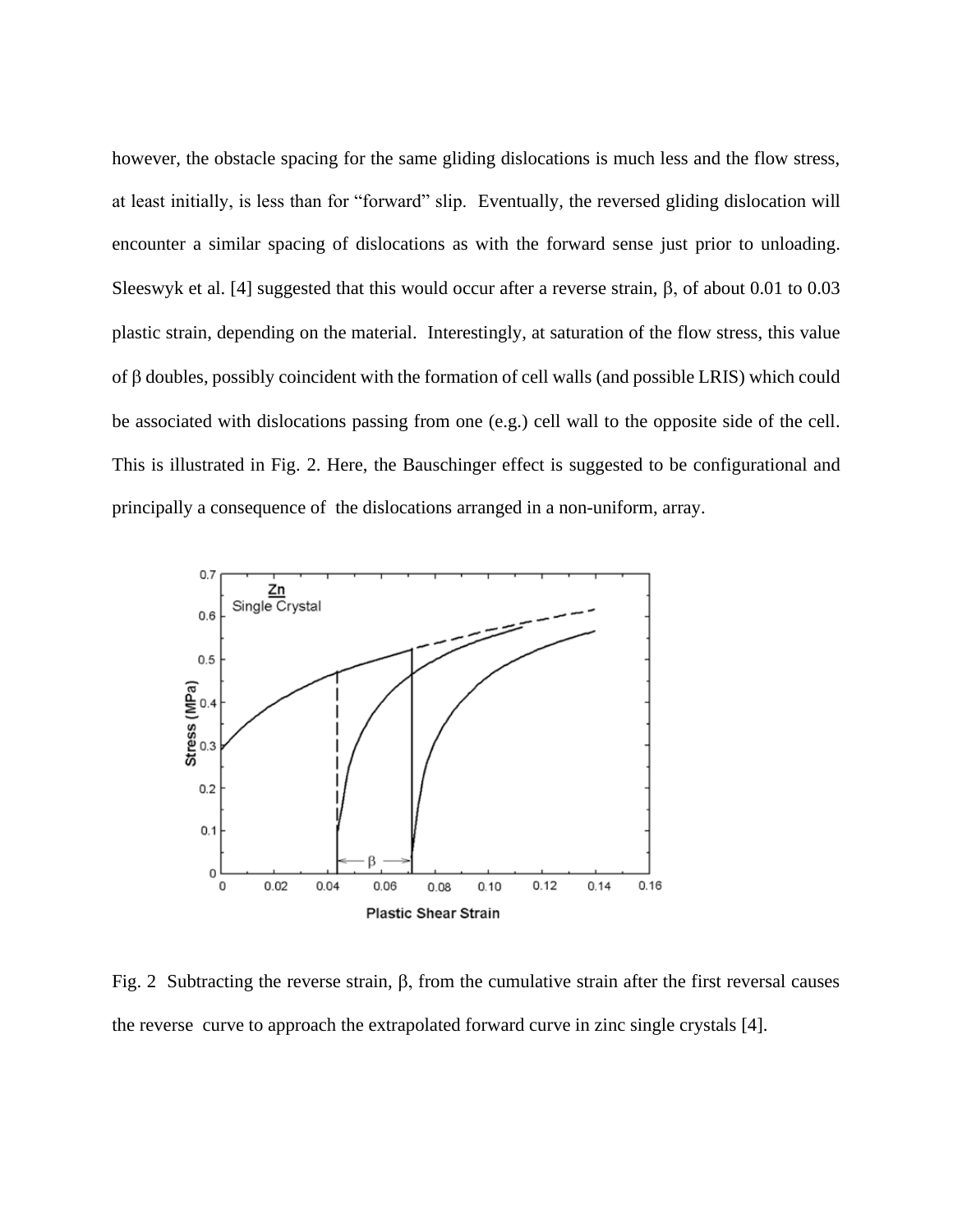There is a similarity between the microstructures discussed by Orowan-Sleeswyk and Mughrabi. The difference between the two is in approach. The microstructures discussed by Mughrabi and Orowan and Sleeswyk have strong similarities, but the Mughrabi composite model relies on the LRIS to rationalize the Bauschinger effect whereas the Orowan-Sleeswyk model does not.

Earlier work by one of the authors measured the Bauschinger effect in 304 stainless steel at elevated temperature as a function of strain [6] and found that the Bauschinger effect becomes more pronounced as the strain increases, coincident with the development of a cellular substructure evident using transmission electron microscopy (TEM). It is important to note that, in this work, a pronounced Bauschinger effect is evident even when TEM reveals an absence of a cellular substructure at a strain of 0.05. It should also be mentioned that in both high-purity Cu single crystals at ambient temperature [7,8] and in high-purity polycrystalline Al at 77K [9], a pronounced Bauschinger effect is observed after initial strains of less than one percent and before dislocation cell walls are expected to be established. Laird [8] illustrates that undeformed Cu single crystals oriented for single slip show a dramatic Bauschinger effect after just 0.005 plastic strain.

These observations demonstrate that the Bauschinger effect can occur in the absence of a cellular substructure but may become more pronounced with the development of dislocation cells/subgrains with coincident LRIS. Thus, it appears feasible that both the Orowan-Sleeswyk model as well as the composite model are relevant to the Bauschinger effect.

A critical requirement for the relevance of the composite model to the Bauschinger effect is that the LRIS must be present during reverse deformation over a strain range comparable to the reversible strain,  $\beta$ . An objective of this research is to assess the LRIS over this reverse strain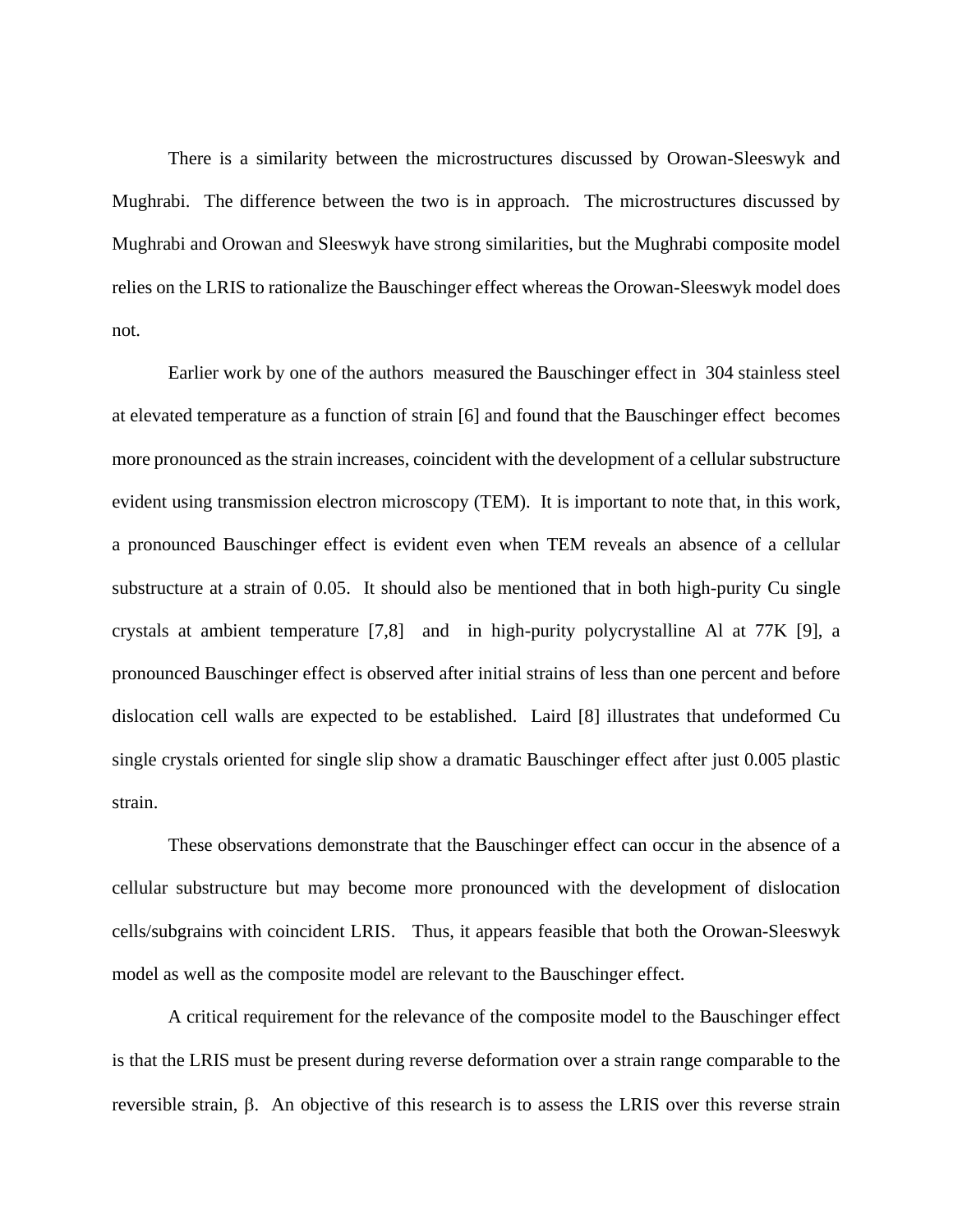range (e.g. 2 %). A persistence of the LRIS over  $\beta$  is a *necessary* condition for the LRIS to rationalize the Bauschinger effect in the [100] oriented Cu single crystals.

Earlier work by the authors [10,11] examined the long range internal stresses in [100] copper single crystals deformed to compressive and tensile true strains of about -/+ 0.3. Changes in the lattice parameter along the [100] direction (compression/tension axes) were measured using synchrotron x-ray microdiffraction (the experimental procedure is discussed in [10,11] by the authors). The experimental procedure allowed lattice parameter measurements within a threedimensional (3D) sample volume that was roughly cubical with an edge size of approximately 0.5 m (i.e often a "cube" that can fit within a single dislocation cell).

Lattice parameter measurements were performed on individual cell interiors and individual cell walls [11]. It was concluded that the LRIS were about  $+/-0.10$  the applied stress  $(\tau_a)$  in both the cell interiors and the cell walls; the stresses in the walls and cells have opposite sign and the applied stress was about -/+ 210 MPa. The dislocations are arranged in low-misorientation ( $\theta$  < 0.1°) cells with the volume fraction of cell walls approximately equal to that of the low dislocationdensity cell interiors. As Eqs. 1 and 2 suggest, and as mentioned earlier, the LRIS are defined here as the difference between the applied stress and the local stress in the microstructure. Thus, the LRIS are simply the local stresses in the unloaded state of the deformed Cu crystal.

This study examines the values of the long range internal stresses both after about 0.3 strain in compression (to compare with our earlier work that was previously discussed) and, for the first time, after reversal to 0.02 strain in tension (within the 0.02 to 0.03 strain range over which the Bauschinger effect is typically observed) in [100] oriented Cu single crystals. As described above, this will further test the viability of the composite model as a path to rationalize the Bauschinger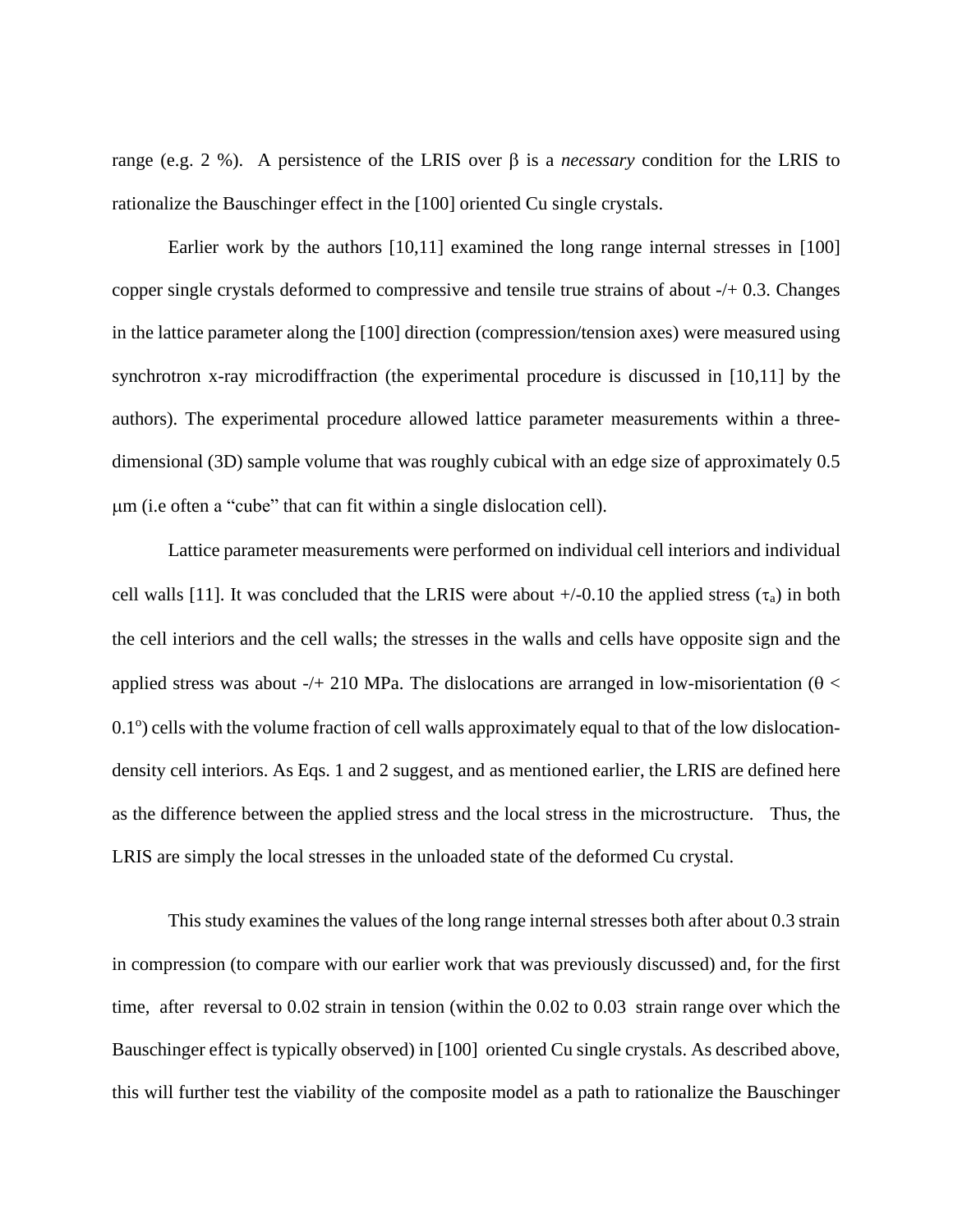effect. This requirement is absent for the Orowan-Sleeswyk model; only a heterogeneous distribution of obstacles is critical.

#### Experimental Procedure

Two nominally identical, [100]-oriented, dogbone-shaped, 99.999% pure, Cu single crystals were deformed in a mechanical testing machine fitted with a digital image correlation (DIC) system. Both samples were deformed in compression to approximately -0.3 true strain. The second specimen was subsequently deformed in tension. Deforming first in compression allowed us to compare the results to previous compression-only results [11], although this choice is contrary to how the composite model is typically introduced and is shown in Fig. 2. The sample geometry and substantial work hardening resulted in some variation in the strain fields, mainly via localized macroscopic shear that developed near the ends of the reduced parallel length. A cross section of each sample was selected for further analysis and informed the DIC data analysis. Both samples were cut in half using electrical discharge machining (EDM) perpendicular to the deformation axis in the center of the gage section. The recast layer was removed using electropolishing and microbeam x-ray diffraction verified that all surface damage was removed.

Fig. 3 shows the true stress – true strain behavior from the compression + tension sample. True strain values were extracted from an approximately 0.7 mm x 0.7 mm square region on the sample surface with the center aligned to the location of microbeam analysis. True stress was calculated using the applied load, initial cross-sectional area, and the average of true strain values parallel to the applied load on a line perpendicular to the loading direction and passing through the area used for strain measurements. The reported strain includes elastic and plastic components, and is likely a lower bound on the strain due to the size of the correlation window and strain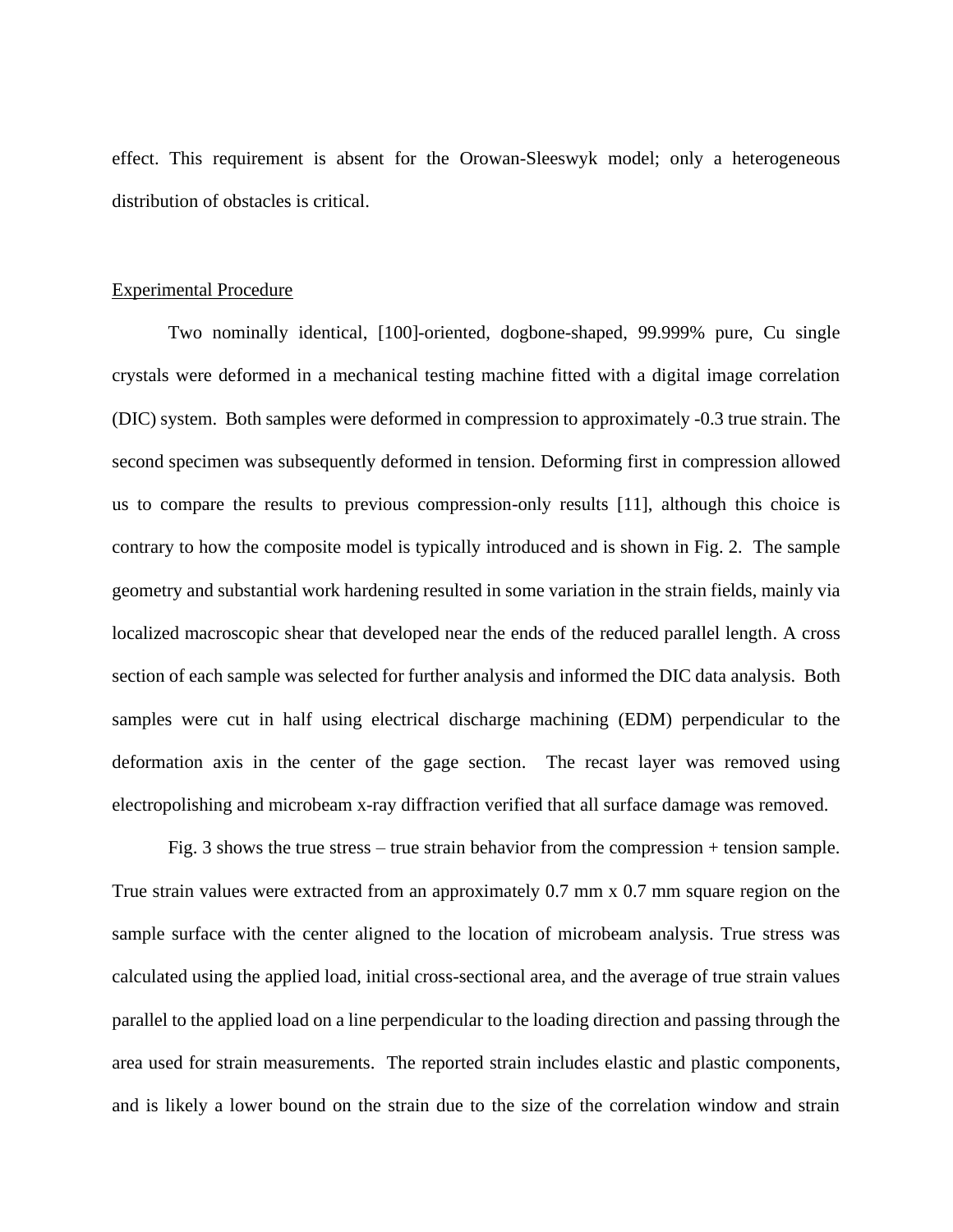filtering parameters. As shown for the compression + tension data in Fig. 3, the measured true strain in compression was approximately -0.328 with a flow stress of -245 MPa, and a tensile strain of approximately +0.02 following unloading. It should be mentioned that the specimen ends are constrained in this sample geometry, with significant barreling and triaxiality likely causing additional axial stress and contributing to the larger -245 MPa stress than the -210 MPa stress measured in our earlier compression work, where the constraint was minimal. Early deviations from linear elastic behavior in Fig. 3, on reversal, may not be fully reliable and the elastic modulus in Fig. 3 is low. This, notwithstanding, the pronounced Bauschinger effect is clearly evident. Careful repeated reversed mechanical testing by Sauzay [16] and Gong et al. [17] for [100] oriented Cu single crystals and by the authors on Cu single crystals oriented for single slip [7] show that copper single crystals evince a very pronounced Bauschinger effect at low strain levels. Fig. 3 simply verifies our reverse deformation experiments and illustrates a pronounced Bauschinger effect.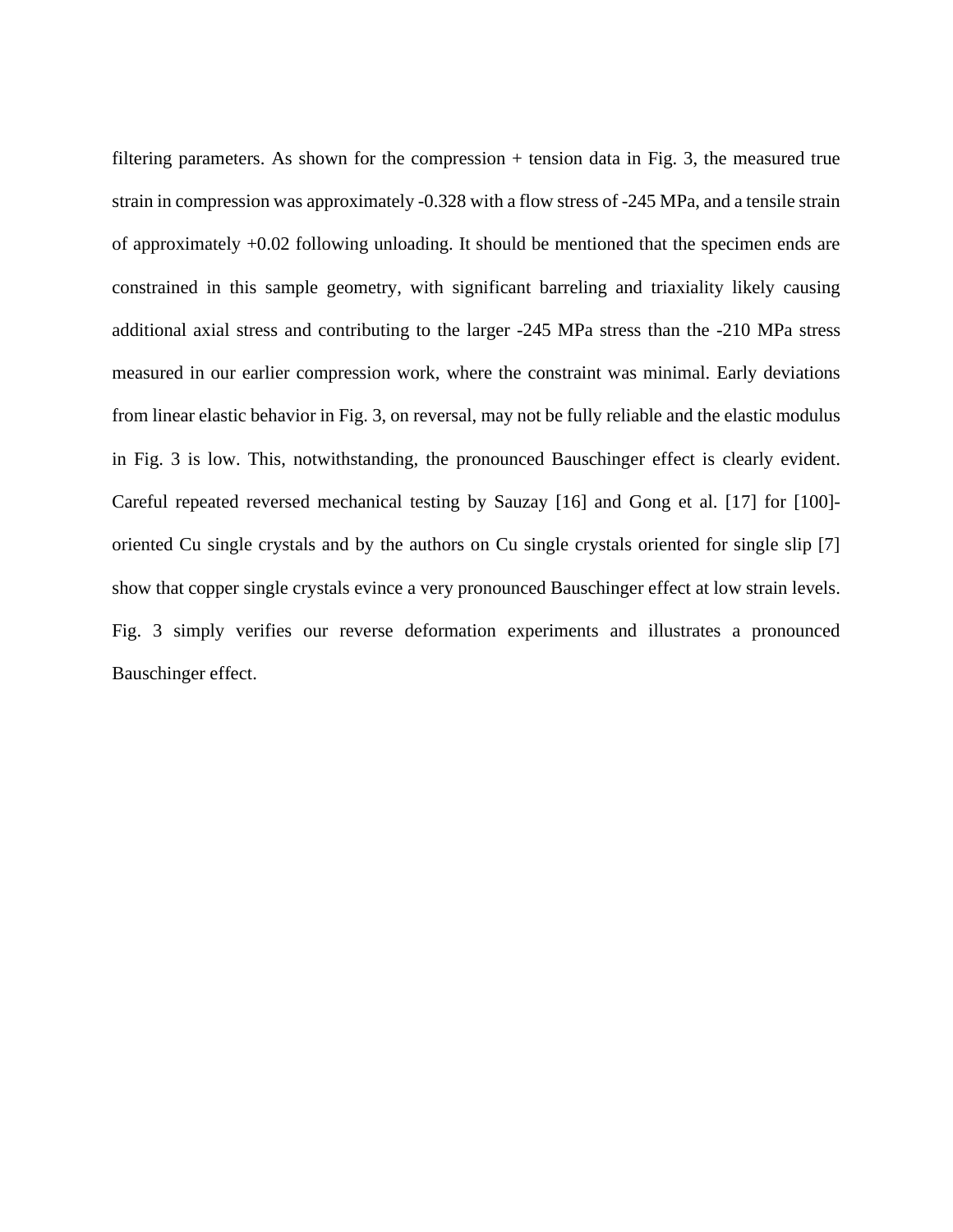

Fig 3. True strain versus true stress data for the compression + tension sample. Inset shows details of the stress versus strain behavior on reversal.

Microbeam diffraction measurements were performed at the 34ID-E beamline at the Advanced Photon Source (APS), Argonne National Laboratory. The experimental methods used were virtually identical to those described elsewhere [11]. Briefly, the incident X-ray beam was converged to  $\approx 0.5$  µm cross-sectional diameter using crossed Kirkpatrick Baez focusing optics. Using a translating monochromator, the incident beam can be polychromatic or monochromatic, with an adjustable energy from about 12 keV to 24 keV. The incident beam intersected the cut surface of the samples at 45° and the diffracted intensity from the axial (600)

reflection was detected using a 2D X-ray detector. A high spatial resolution of  $\approx 0.5$  µm within the sample along the beam path was obtained using a translating, depth profiling, platinum wire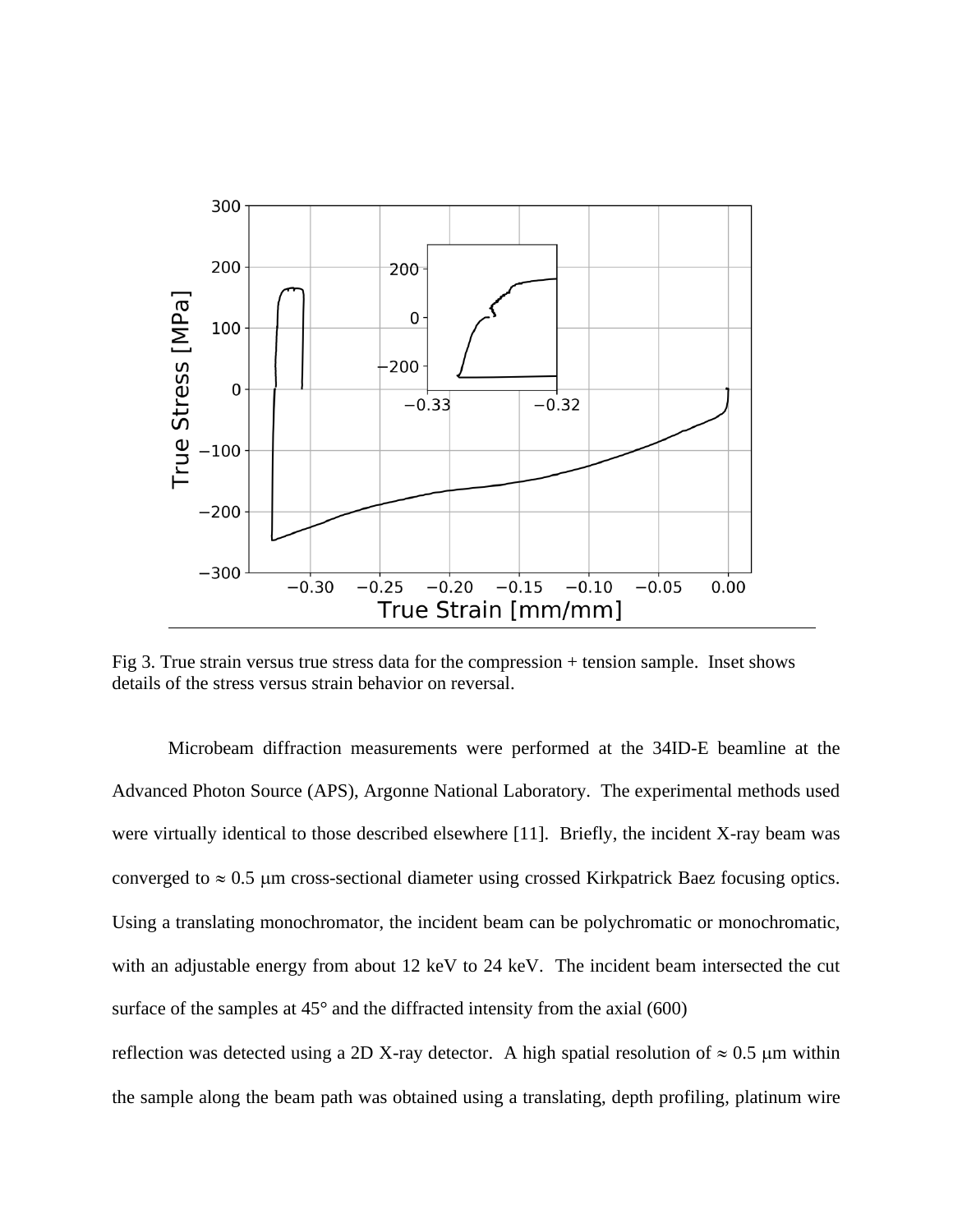that is scanned across the sample surface, blocking diffracted intensity from the sample. The depths from which the X-rays originate are then determined by triangulation.

For these measurements, the profiling wire and X-ray energy scans were conducted to obtain diffraction line profiles from multiple individual dislocation cell interiors; the X-ray energy was scanned from 13.5 keV to 14.5 keV in 3 eV steps, allowing absolute (006) lattice parameters to be measured. Cell interior line profiles were then summed to obtain a cell-interior subpeak. Seventy independent cell interior line profiles were measured from the compression-only specimen and 68 were measured from the compression-tension specimen. Previous studies have demonstrated that this is an adequate sampling of the cell interior strains [11,18]. Monochromatic scans from the same sample volumes without the depth-resolving wire were conducted to measure the shapes of the line profiles for all the material along the beam path (including both cell interiors and cell walls). As mentioned earlier, detailed transmission electron microscopy and x-ray diffraction measurements were conducted on these and similar samples demonstrating that the ratio of cell-wall to cell-interior volume is close to 1:1 [11]. Scaling the cell interior subpeak using this ratio and subtracting from the measured complete-material profile allows the cell-wall subpeak to be extracted. This procedure was tested using data obtained from [11], providing essentially indistinguishable results.

## Results and Discussion

The results are illustrated in Figs. 3 and 4. Fig. 3 shows the true stress, true strain data upon reversed deformation in the [100] oriented Cu single crystal and a pronounced Bauschinger effect is evident; even after 2 % reversed stain, the flow stress did not return to the same (opposite sign) stress as at unloading from compression. After 2 % strain on reversal, the flow stress is only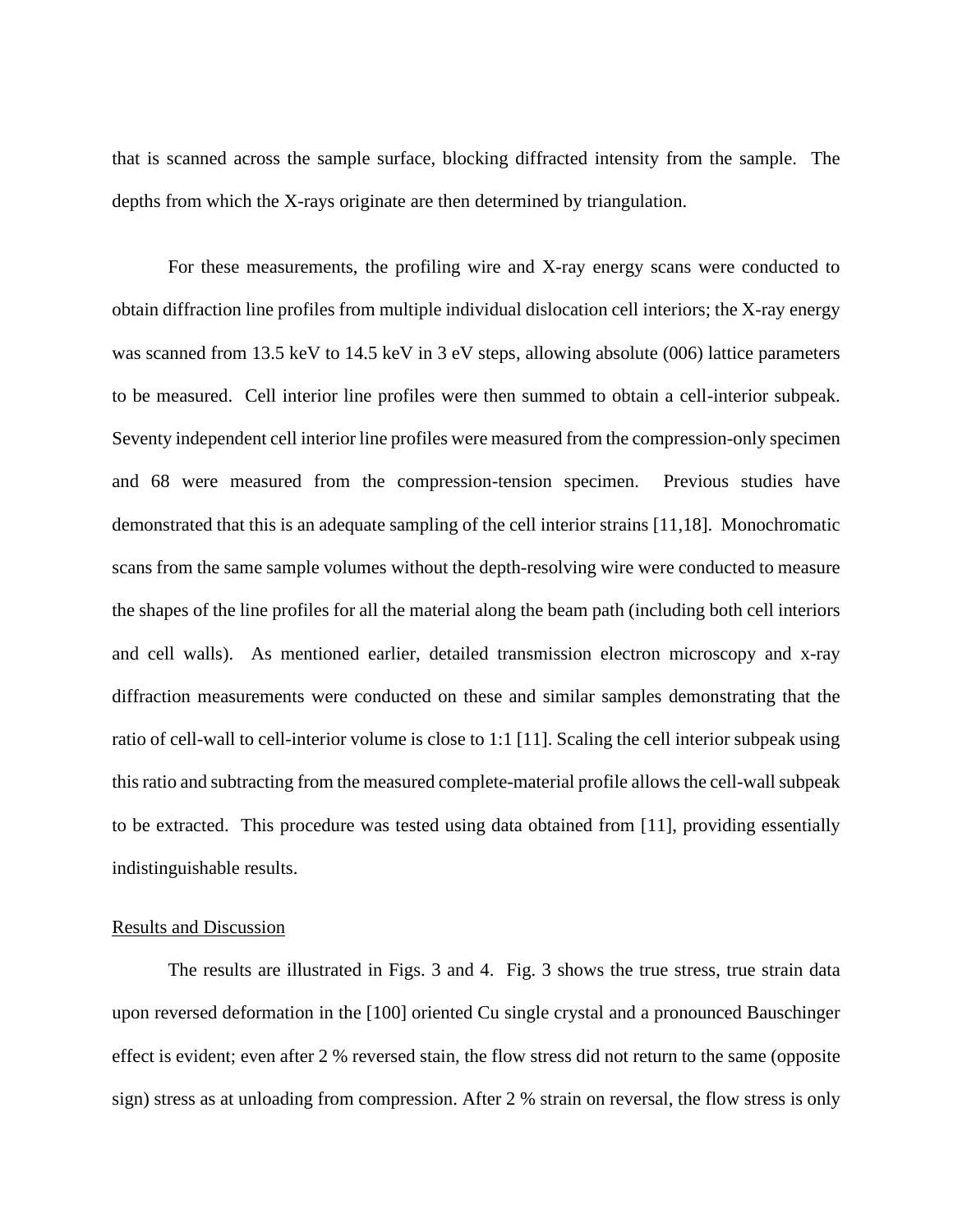about 175 MPa and has not returned to that which was observed prior to unloading of about 250 MPa. It also can be noted that some non-elastic reversed strain  $(< 10^{-3}$ ) is evident at unloading to zero stress, but as mentioned earlier, the authors do not believe that conclusions based on the early strains on reversal (i.e. much less than 2 %) are possible.



Fig. 4. (a) The x-ray peaks of the cell interiors and cell walls in [100] oriented Cu single crystal unloaded after a strain of -0.328. (b) The peak profiles after  $a + 0.02$  strain in tension, which show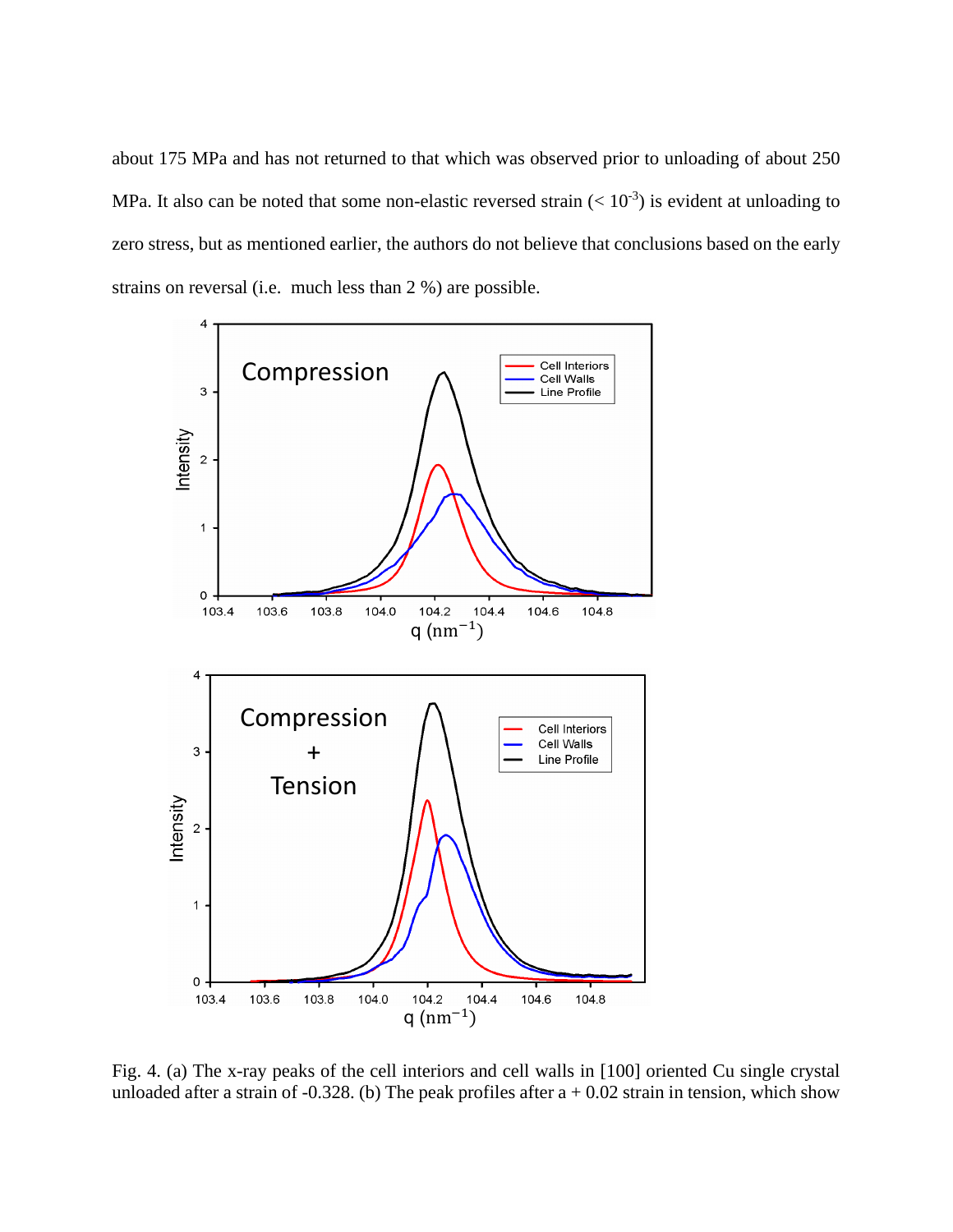narrowing but unchanged position (same LRIS) from (a).  $q = |q| = (4\pi/\lambda) \sin\theta$ , where *q* is the scattering vector,  $\lambda$  is the X-ray wavelength, and  $\theta$  is the Bragg angle.

The LRIS values are listed in Table 1 and are in excellent agreement with our earlier compression studies. Fig. 4(a) shows the X-ray line profile and subpeaks in the compression sample. Fig. 4(b) illustrates the x-ray line profile and subpeaks from the compression + tension specimen. We notice that, on reversal, the three peaks sharpen; they are significantly narrower than the diffraction peaks from the compression-only sample. The sharpening is likely due to a decrease in dislocation density after tensile deformation, presumably by dynamic recovery. However, the LRIS is *unchanged* since the position of the peaks is unchanged (see Table 1).

Table 1: Measured stress differences between the mean cell interior stresses and mean cell wall stresses in Cu single crystals deformed along a [001] crystallographic axis.

|                             | LRIS (full range) |
|-----------------------------|-------------------|
| Compression (from ref. [2]) | $(40 \pm 3)$ MPa  |
| Compression (this work)     | $(42 \pm 3)$ MPa  |
| $Compression + Tension$     | $(42 \pm 3)$ MPa  |

The observation that the subpeak peak positions remain unchanged while reducing in width implies that, during reversal, substantial dislocation recovery occurs but the dislocations within the cell walls that are responsible for the dipolar LRIS are stable after a reversed deformation to +0.02 strain. This persistence is a necessary condition in order for the composite model to contribute to the Bauschinger effect.

Thus, the necessary condition that the LRIS persist over a range of strain form 0.1-0.3 appears to be satisfied for the composite model. On one hand, one might argue that for equal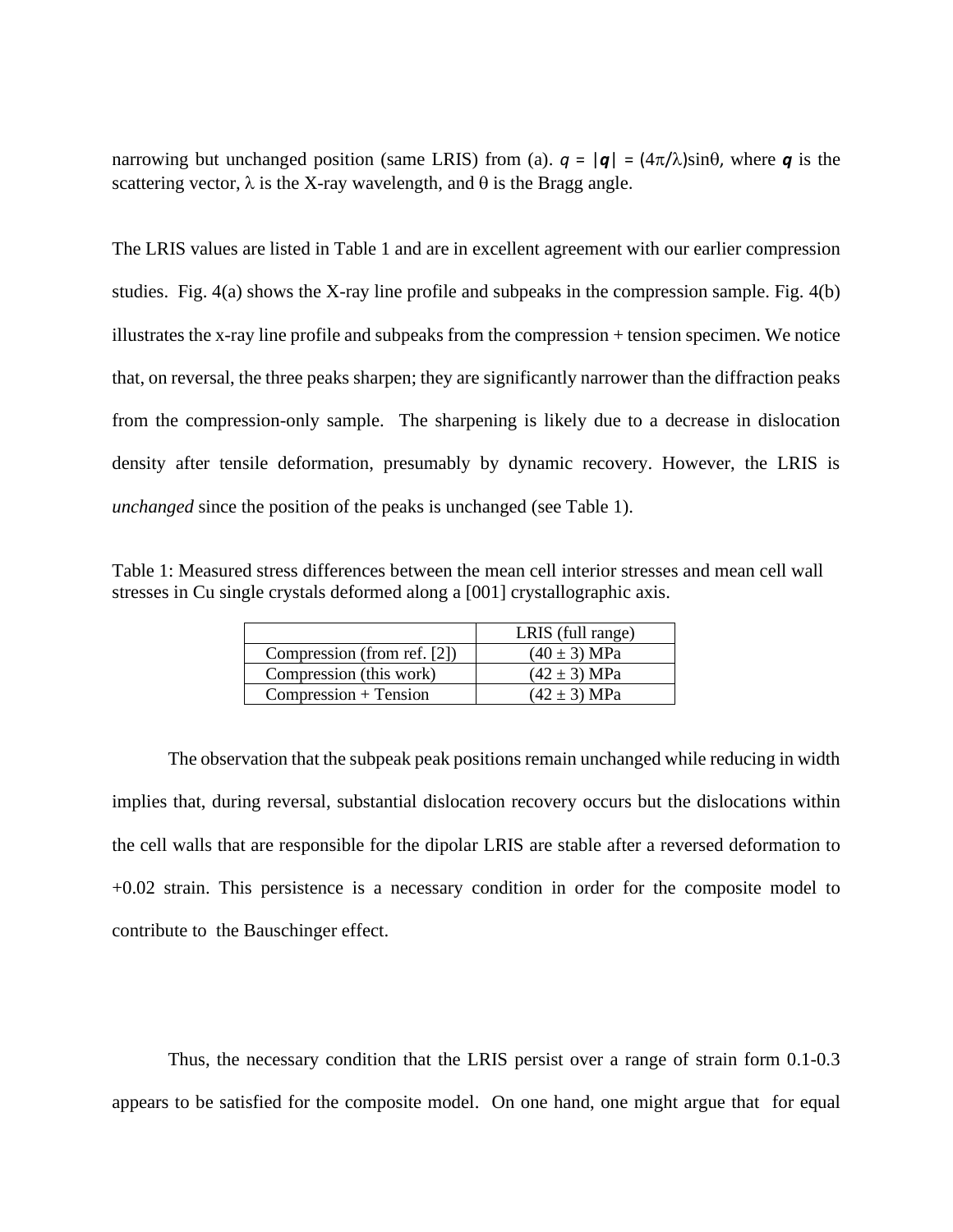volume fractions of cell wall and cell interiors, Fig. 1 suggests that LRIS in the wall that is *two or three times* larger than the applied stress could roughly model the Cu Bauschinger experiments in this and the referenced works. However, as discussed earlier, the model in Fig. 1 is very simplified and probably cannot be used to predict the Bauschinger effect in actual dislocation microstructure based on LRIS. Thus, in the case of Cu, the Orowan-Sleeswyk model that does not explicitly rely on LRIS appears more attractive in rationalizing the Bauschinger effect than the composite model at *early* strain where a cellular substructure is not developed. At larger strains where both  $\beta$  and  $\sigma_b$  increase markedly with the development of a cellular/dipole-vein substructure, LRIS as evolved from the cells/subgrains the composite model may make a substantial contribution of the Bauschinger effect. A more precise appropriation of the contributions of the two models is not possible at this point. Some small portion of the Bauchinger effect in Cu can probably be explained by anelastic unbowing of dislocation segments. Anelastic unbowing of dislocations is expected to be complete on unloading to zero stress corresponding to a strain much less than 0.02. The stress associated with the onset of reversed plasticity may not, by itself, lead to a meaningful description of the Bauschinger effect as multiple processes are involved.

## Conclusions

Two [001]-oriented Cu single crystals were deformed in compression to a strain of about - 0.3 and one was subsequently reverse deformed in tension to a strain of about +0.02. Synchrotron x-ray microbeam diffraction was used to measure the axial elastic strains within dislocation cell interiors in the compression and in the compression-tension samples, allowing the cell interior and cell wall subprofiles to be obtained. The observed LRIS persists over a reversed plastic strain of +0.02, despite an overall decrease in the dislocation density, as evidenced by the decreased profile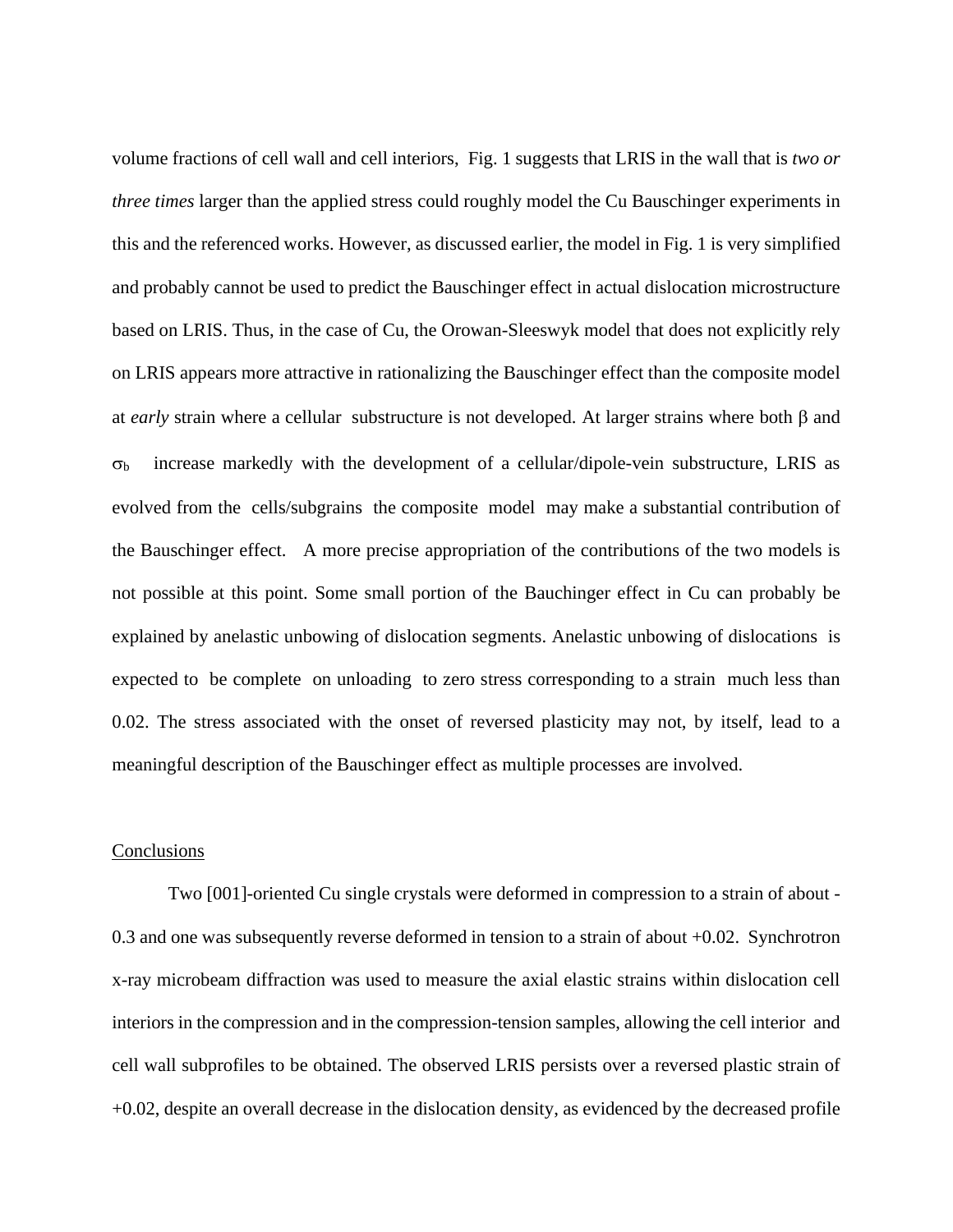widths. This satisfies a necessary condition for the composite model to explain/contribute to the Bauschinger effect. In the case of where cellular substructures do not form at early strains (e.g. less than 1% strain in at least the systems referenced, and the observation of a very pronounced Bauschinger effect suggests that at least some of the Bauschinger effect can be rationalized by the Orowan-Sleeswyk model. With increasing strain prior to reversal, the Bauschinger effect as measured by  $\sigma_b$  and  $\beta$  (approximate "depth and width" on a stress versus strain plot) suggest that the composite model leading to LRIS is also contributing to the Bauschinger effect.

## Acknowledgements

The support by the National Science Foundation under grant DMR-1401194 is greatly appreciated. This research used resources of the Advanced Photon Source (beamline 34-ID-E), a U.S. Department of Energy Office of Science User Facility operated for the DOE Office of Science by Argonne National Laboratory under Contract No. DE-AC02-06CH11357. There are no competing interests by any of the authors.

#### References

[1] Mughrabi H**,** (1983) Dislocation Wall and Cell Structures and Long-range Internal Stress In Deformed Metal Crystals, *Acta Metall*, 31:1367-1379.

[2] Pedersen OB, Brown LM, Stobbs WM (1981) The Bauschinger Effect in Copper, *Acta Metall*, 29:1843-1850.

[3] Kassner ME (1990) A Case for Taylor Hardening During Primary and Steady-State Creep in Aluminum and Type 304 Stainless Steel, *Jour. of Mater. Science*, *25*:1997-2003.

[4] Sleeswyk AW, James MR, Plantinga DH, Maathius WST (1978), [Reversible](https://www.sciencedirect.com/science/article/pii/0001616078900111)  [strain in cyclic plastic deformation,](https://www.sciencedirect.com/science/article/pii/0001616078900111) *Acta Metall*. 26:1265-1271.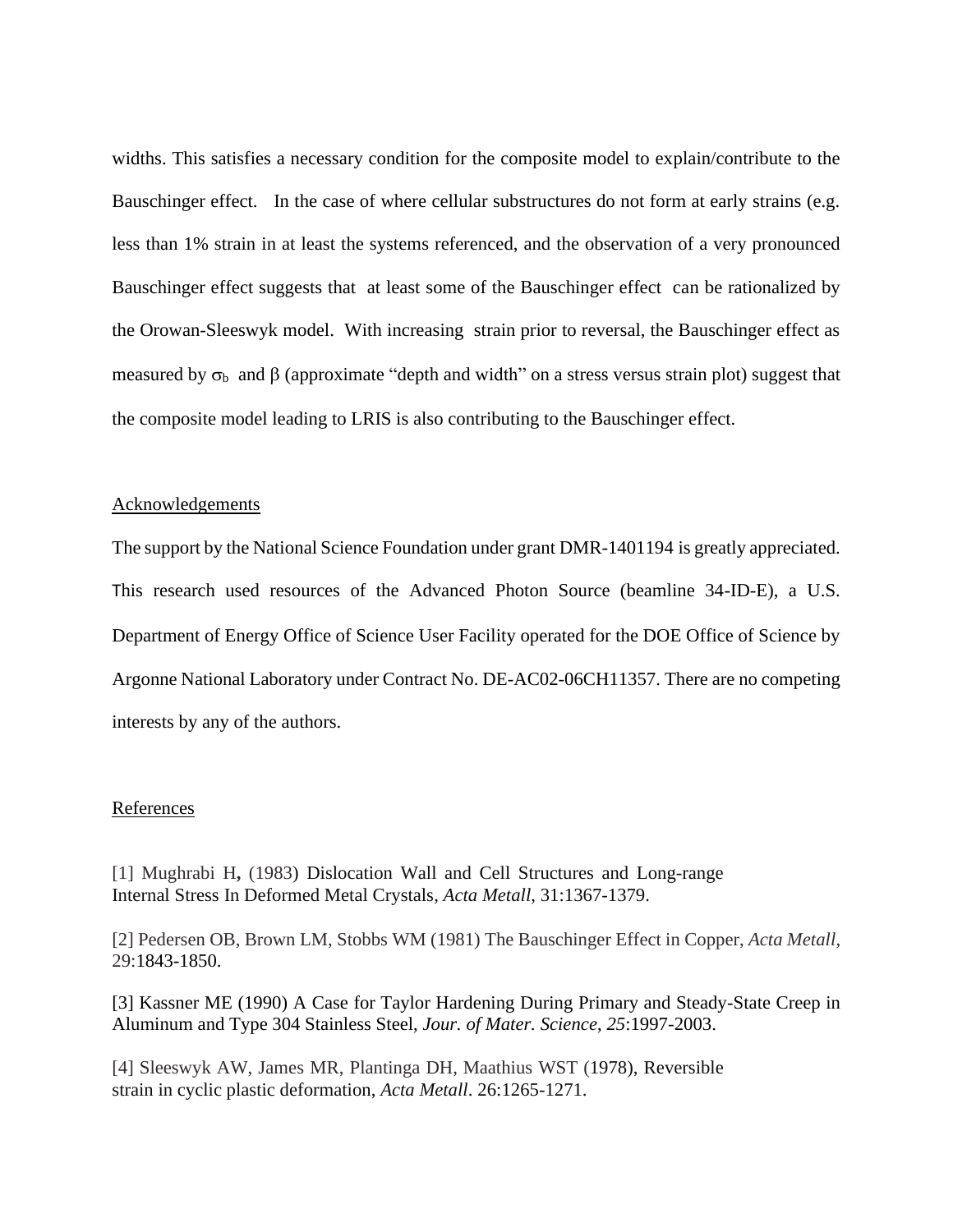[5] Orowan E (1959), Internal Stresses and Fatigue in Metals, in: General Motors Symposium, G.M. Rassweiler, W.L. Grube eds, Elsevier, Amsterdam, pp. 59.

[6] Kassner ME, Ziaai-Moayyed AA, Miller AK (1985) "Some Trends Observed in the Elevated Temperature Kinematic and Isotropic Hardening of Type 304 Stainless Steel," *Metall. Trans*. 16A:1069-1076.

[7] Kassner ME, Perez-Prado M-T, Vecchio KS, Wall MA (2000), Determination of Internal Stresses in Cyclically Deformed Cu Single Crystals Using CBED and Dislocation Dipole Separation Measurements, *Acta Mater*, 48:4247-4254.

[8] C. Laird (1983) The Application of Dislocation Concept in Fatigue, *Dislocations in Solids*, vol. 6. Nabarro, F.R.N. (Ed.), North Holland, Amsterdam pp. 55-120.

[9] M.A. Delos Reyes, MS Thesis, Dept. of Mechanical Engineering, Oregon State Univ, Corvallis, OR USA, 1995.

[10] Levine LE, Larson BC, Yang W, Kassner ME, Tischler JZ, Delos-Reyes MA, Fields RJ, (2006) X-ray Microbeam Measurements of Individual Cell Elastic Strains in Deformed Single Crystal Copper, *Nature Materials* 5:619-622.

[11] Levine LE, Geantil P, Larson BC, Tischler JZ, Kassner ME, Liu, W, Stoudt MR, Tavazza F (2011) Disordered Long-range Internal Stresses in Deformed Copper and the Mechanisms Underlying Plastic Deformation, *Acta Mater*, 59:5083-5091.

[12] Seeger A (1957), Glide and Work Hardening in Face-centered Cubic and Hexagonal Close-Packed Metals. In: Dislocations and Mechanical Properties of Crystals, J. C. Fisher, W.G. Johnston, R. Thomson and T. Vreeland eds, Wiley, New York, 243.

[13] Borbély, A, Blum, W, Ungar, T. (2000), On the Relaxation of the Long-range Internal Stresses of Deformed Copper upon Unloading, *Mater. Sci. Eng*, 276: 186–194.

[14] Kassner ME, Geantil P, Levine LE and Larson BC (2009), Long-range Internal Stresses in Monotonically and Cyclically Deformed Metallic Single Crystals, *Int, J. Mater. Res*. 100:333- 339.

[15] Mughrabi H (1988), Dislocation Clustering and Long-range Internal Stresses in Monotonically and Cyclically Deformed Metal Cystals, *Rev. de Phys Appliq*, 23:367-379.

[16] Sauzay M, unpublished research, 2017, CEA/DEN/DANS/DMN/SRMA, Bat. 455, 91191 Gif-sur-Yvette Cedex, France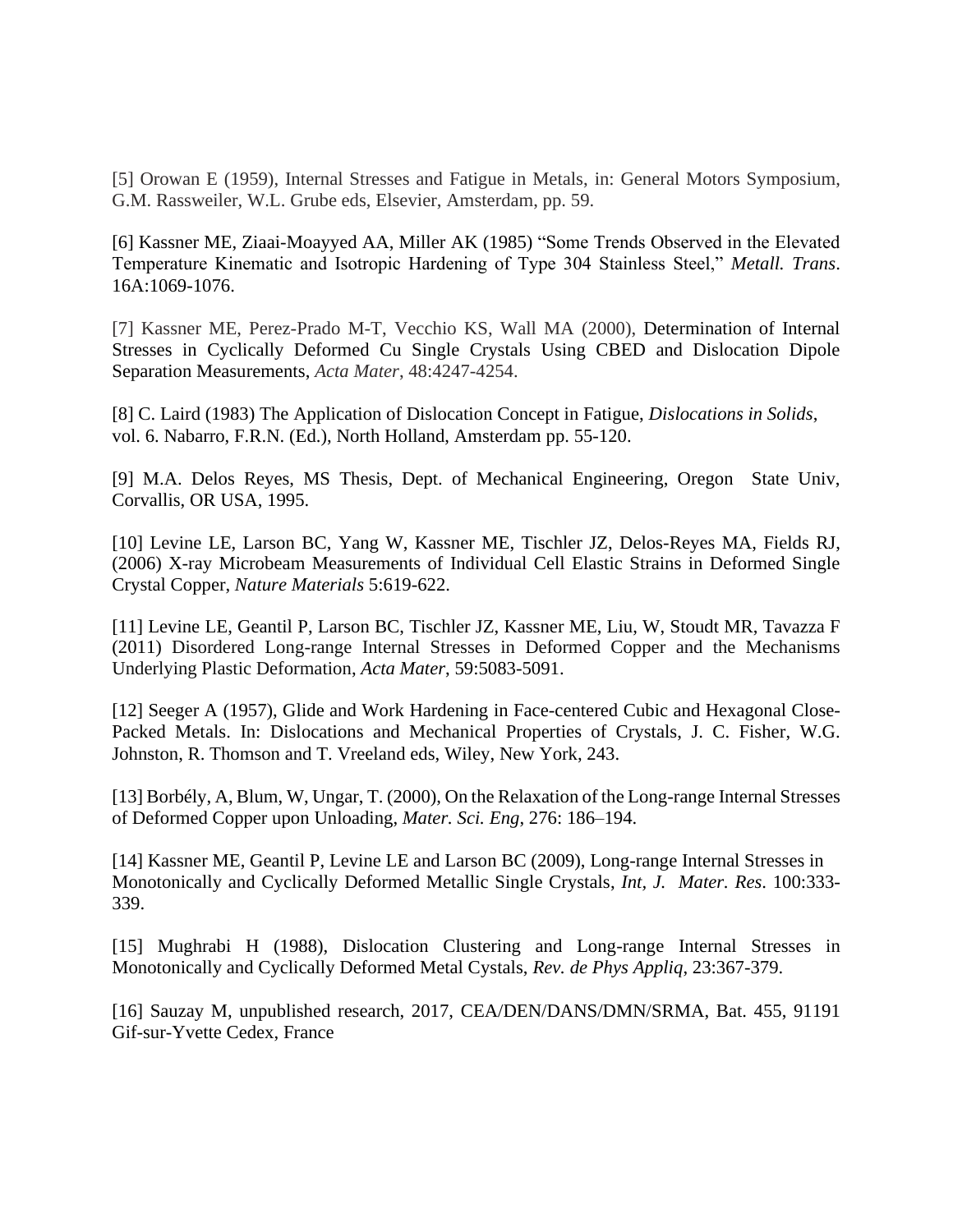[17] Gong B, Wang Z, Wang Z (1997), Cyclic Deformation Behavior and Dislocation Structures of [001] Copper Single Crystals-I Cyclic Stress-strain Response and Surface Feature, *Acta Mater*, 45:1365-1377.

[18] Levine LE, Geantil P,Larson BC, Tischler JZ, Kassner ME and W. Liu W (2012) Validating ClassicalLine Profile Analyses Using Microbeam Diffraction from Individual Dislocation Cell Walls and Cell Interiors, *J. Appl. Cryst*. 45:157-165.

[19] Mughrabi, H, Ungar, T, (2002) "Long Range Internal Stresses in Deformed Single-phase Materials: the Composite Model and its Consequences", *Dislocations in Solids*. Vol. 11, Nabarro, F.R.N. and Hirth J. (Eds.), Elsevier, Amsterdam, p. 343-411.

[20] Kassner M.E (2013) "Long Range Internal Stresses in Single-phase Crystalline Materials" Geantil P, Levine LE, *Inter. Jour. Plast,* 45:44-60.